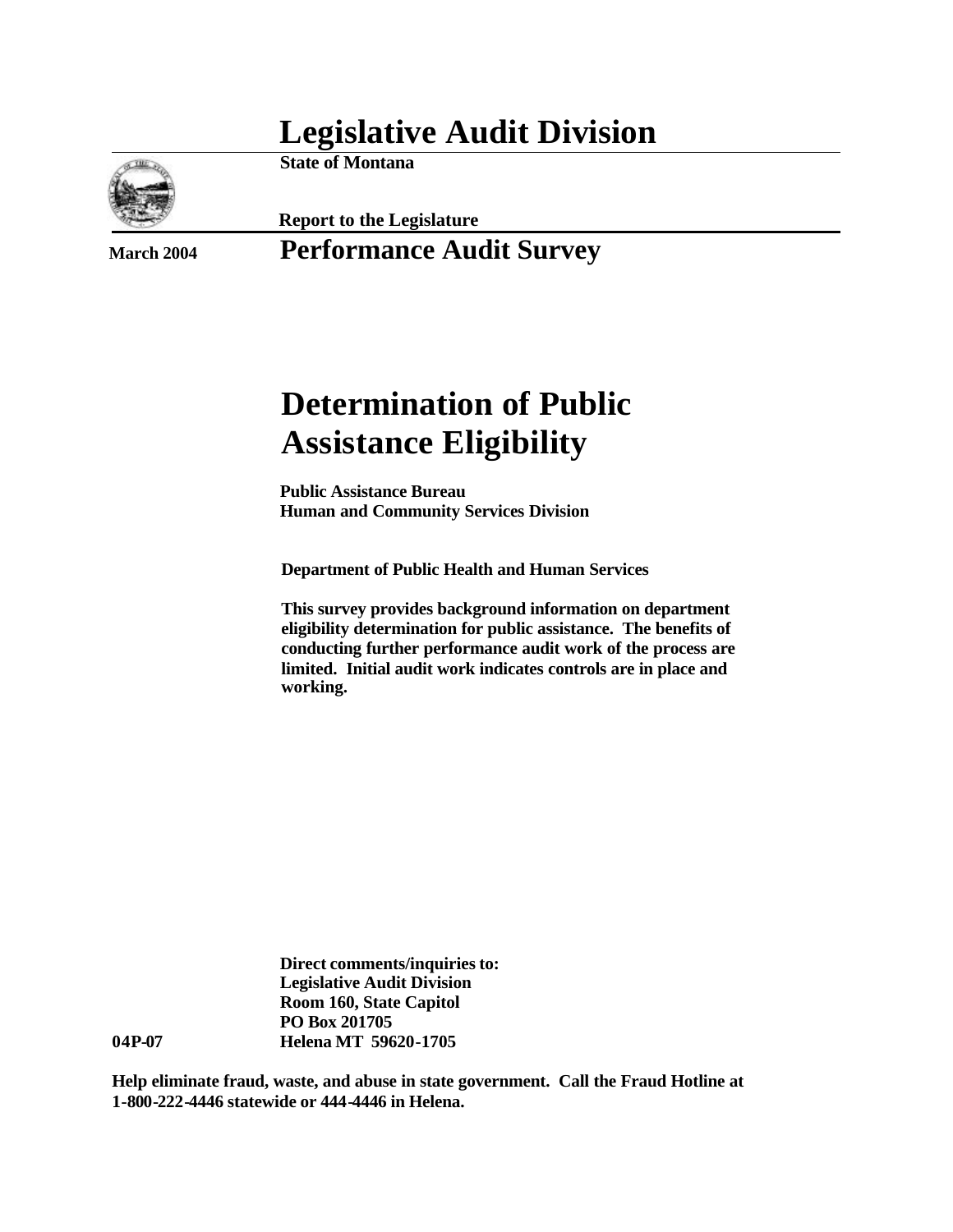#### **PERFORMANCE AUDITS**

Performance audits conducted by the Legislative Audit Division are designed to assess state government operations. From the audit work, a determination is made as to whether agencies and programs are accomplishing their purposes, and whether they can do so with greater efficiency and economy. The audit work is conducted in accordance with audit standards set forth by the United States General Accounting Office.

Members of the performance audit staff hold degrees in disciplines appropriate to the audit process. Areas of expertise include business and public administration, statistics, economics, political science, criminal justice, computer science, education, and law.

Performance audits are performed at the request of the Legislative Audit Committee which is a bicameral and bipartisan standing committee of the Montana Legislature. The committee consists of six members of the Senate and six members of the House of Representatives.

#### MEMBERS OF THE LEGISLATIVE AUDIT COMMITTEE

Senator John Cobb Representative Dee Brown Senator Mike Cooney **Representative Tim Callahan** Senator Jim Elliott, Vice Chair **Representative Hal Jacobson** Senator Corey Stapleton Representative Rick Ripley

Senator John Esp **Representative John Musgrove** Senator Dan Harrington **Representative Jeff Pattison**, Chair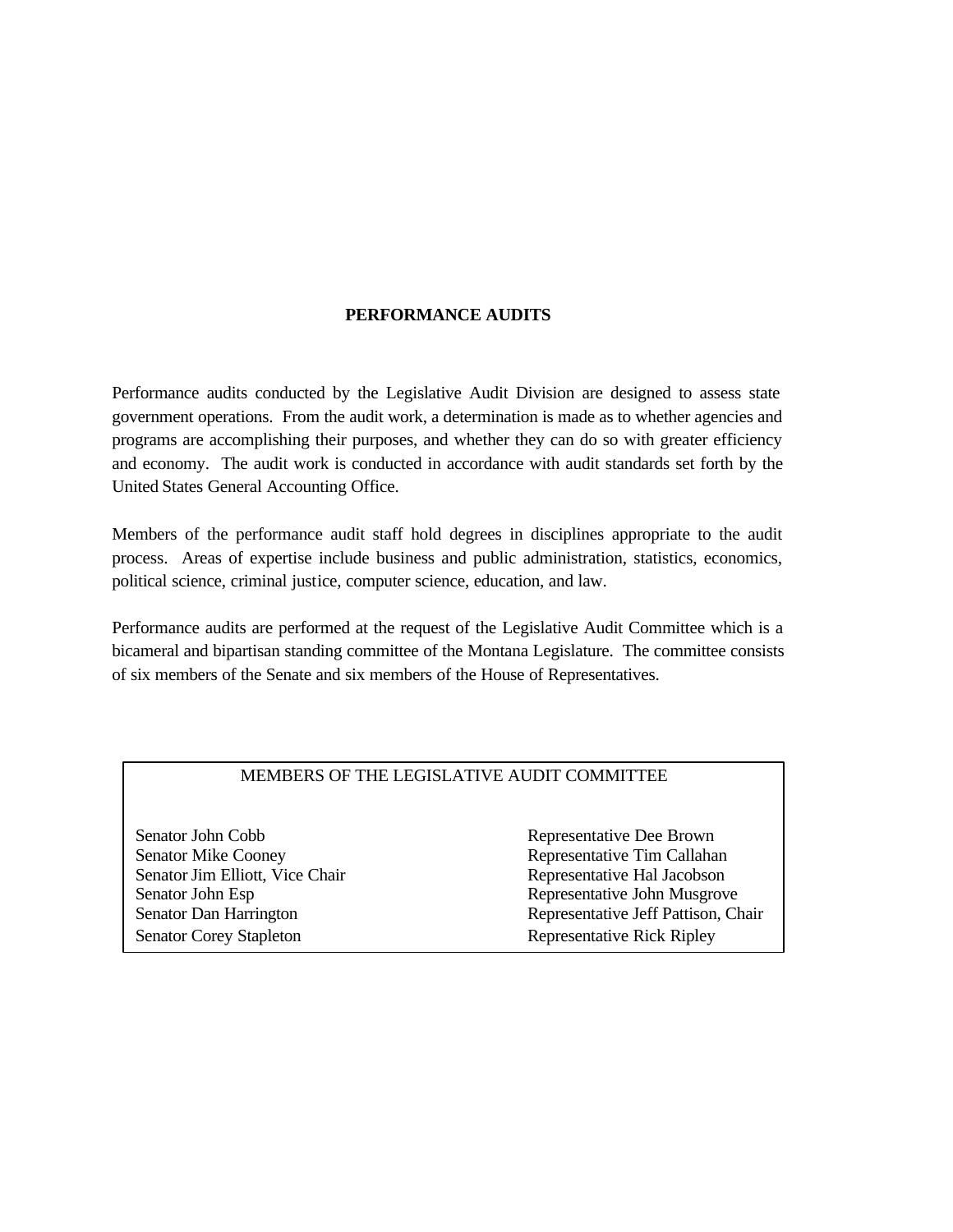### LEGISLATIVE AUDIT DIVISION



Scott A. Seacat, Legislative Auditor  $\mathbb{R}$  Deputy Legislative Auditors: John W. Northey, Legal Counsel June 2008 Jim Pellegrini, Performance Audit Tori Hunthausen, IS Audit & Operations James Gillett, Financial-Compliance Audit

March 2004

The Legislative Audit Committee of the Montana State Legislature:

This is our performance survey report of the controls over eligibility determination for public assistance programs. Department of Public Health and Human Services staff are responsible for these determinations at the county level. This survey contains an assessment of the management controls in place to govern the process. Based on our review, we do not recommend conducting a performance audit.

We wish to express our appreciation to department personnel, both in Helena and at the county level, for their cooperation and assistance*.*

Respectfully submitted,

*Signature on File*

Scott A. Seacat Legislative Auditor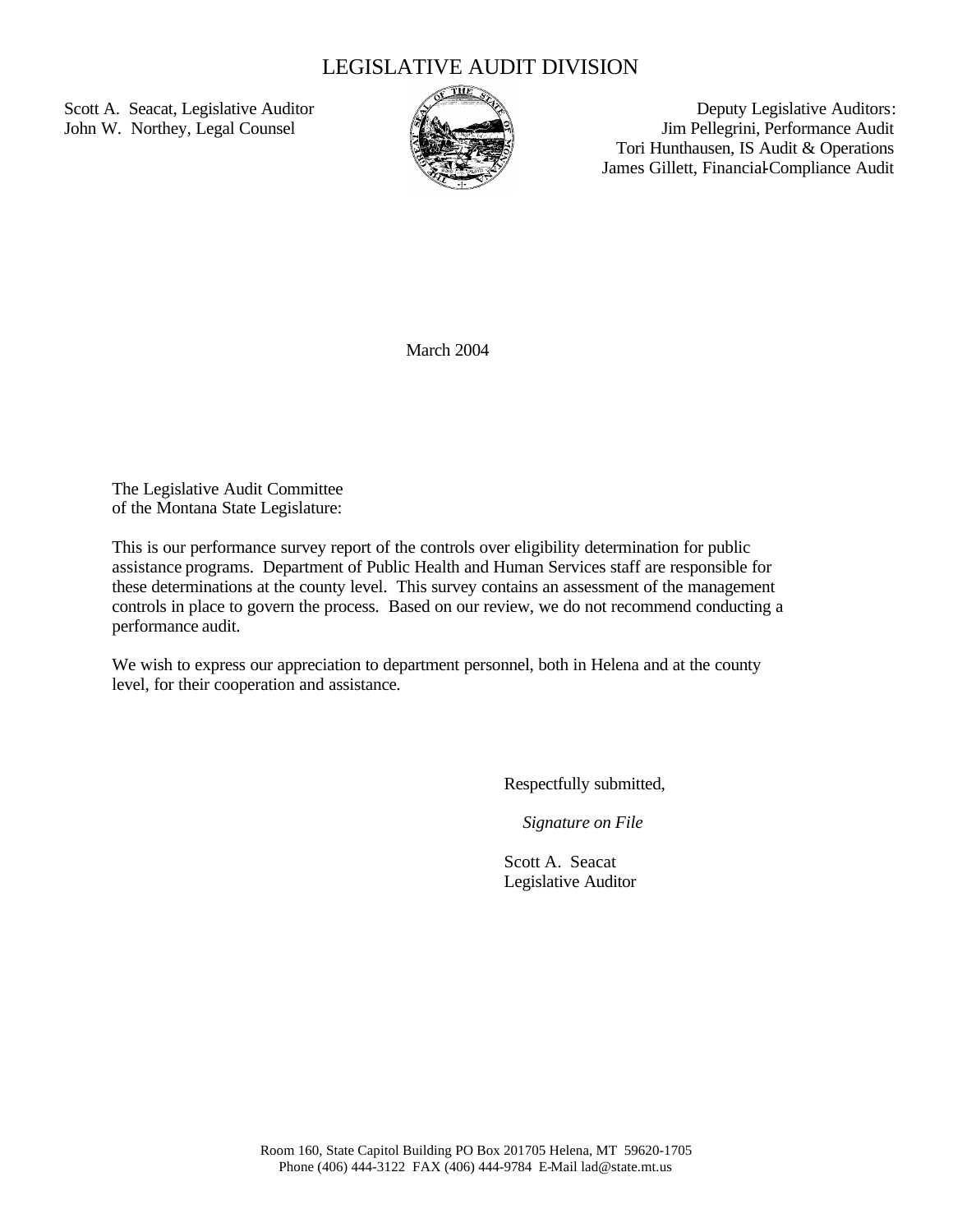## **Legislative Audit Division**

**Performance Audit Survey**

# **Determination of Public Assistance Eligibility**

**Public Assistance Bureau Human and Community Services Division**

**Department of Public Health and Human Services**

Members of the audit staff involved in this audit were Angie Grove and Monica Smith.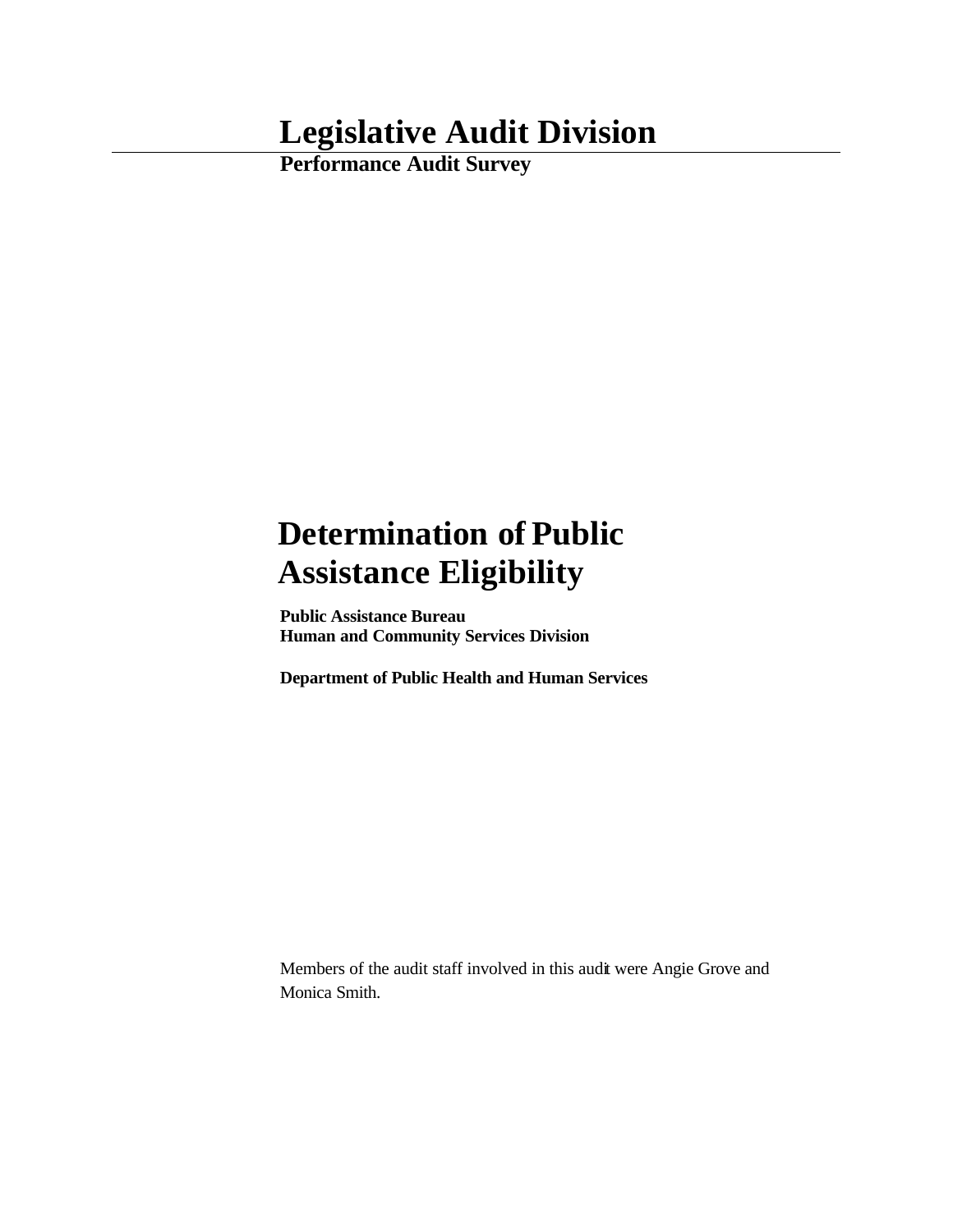### **Table of Contents**

| Are There Controls to Direct Eligibility Determinations? 4   |  |
|--------------------------------------------------------------|--|
|                                                              |  |
|                                                              |  |
| Management Information is Used to Monitor Compliance5        |  |
|                                                              |  |
| <b>Would Centralizing Eligibility Determinations Improve</b> |  |
|                                                              |  |
|                                                              |  |
| Conclusion: Further Performance Audit Work Not Warranted7    |  |
|                                                              |  |
|                                                              |  |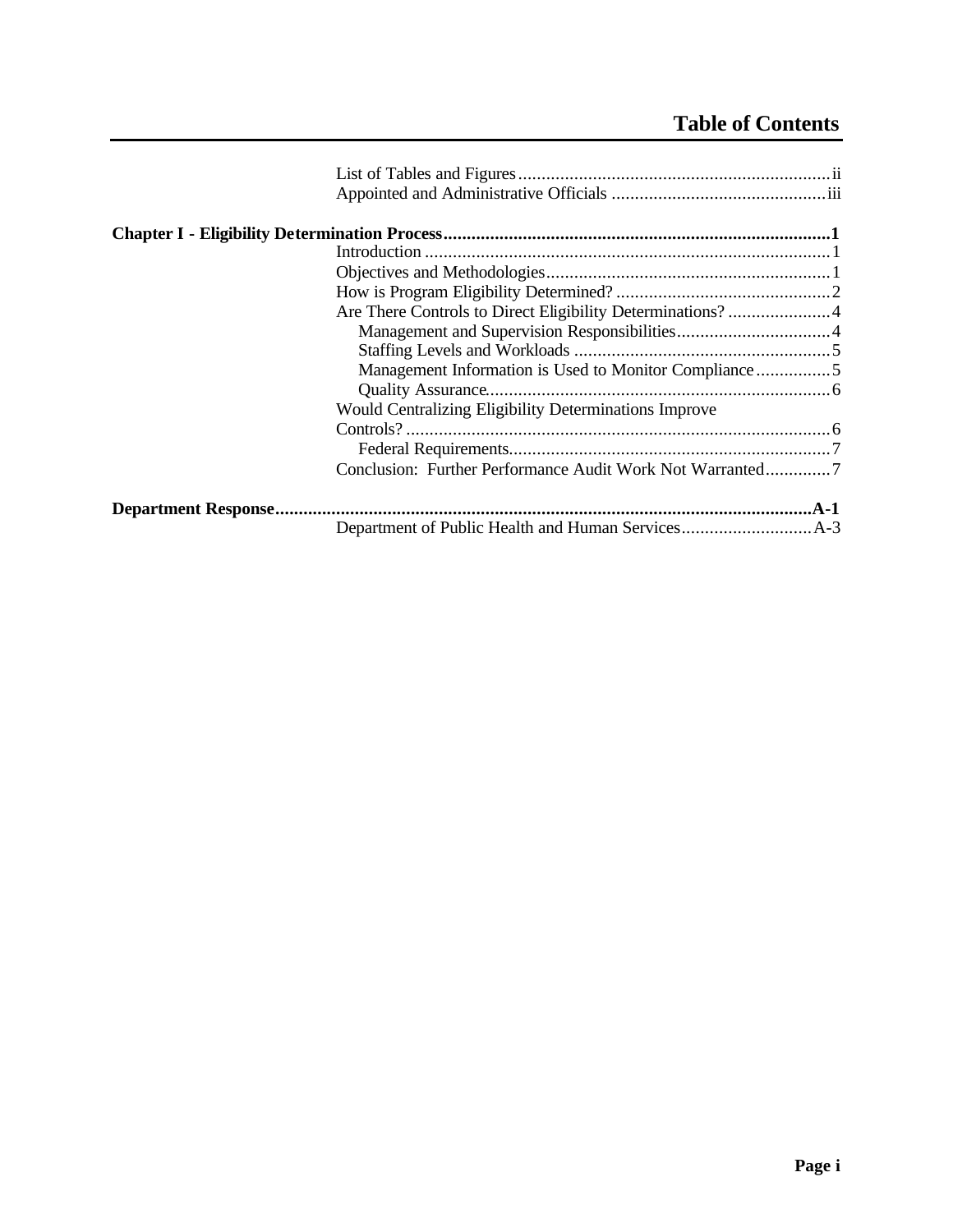## **List of Figures and Tables**

Figures

Figure 1 Application Process..............................................................Page 3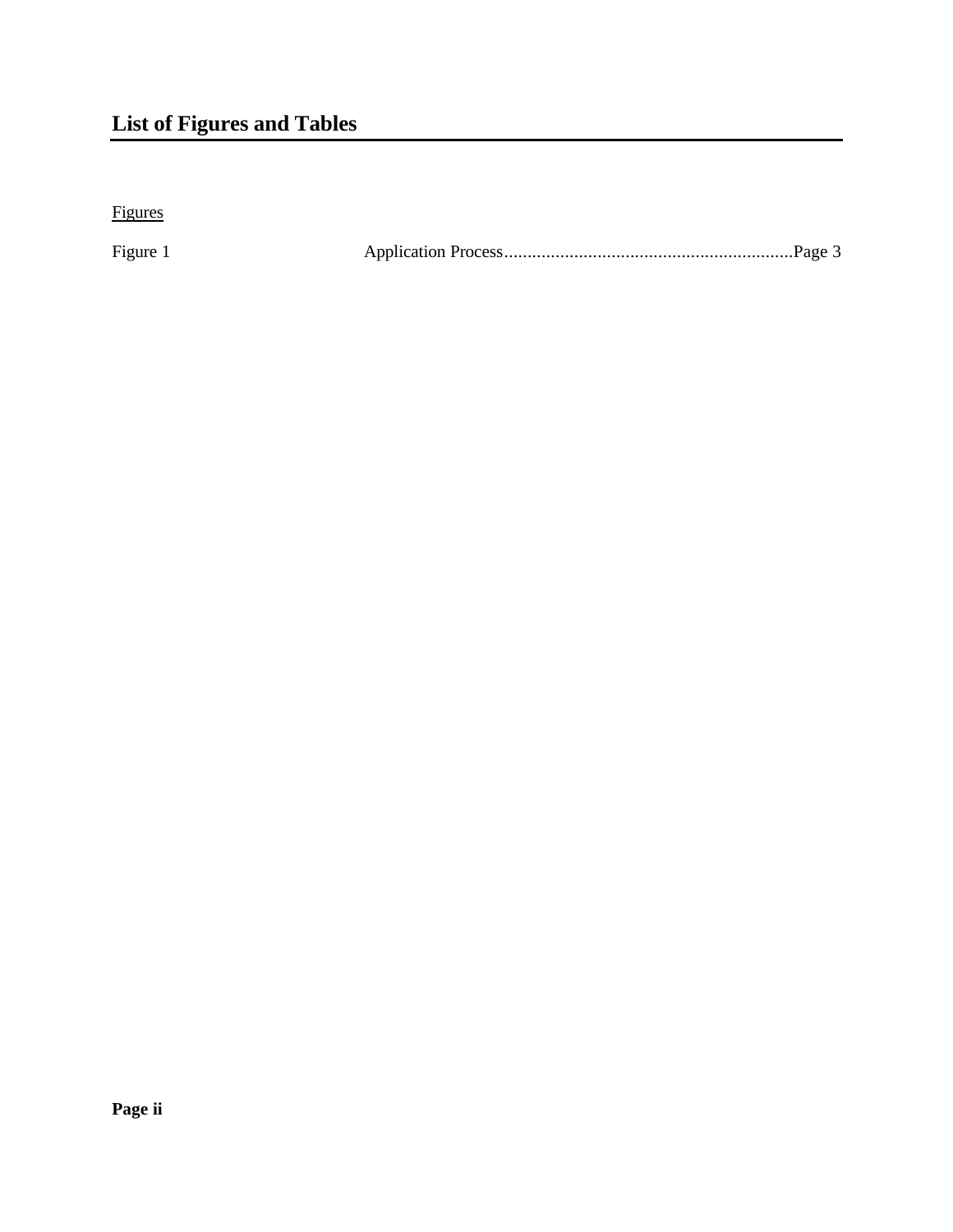### **Appointed and Administrative Officials**

**Department of Public Health and Human Services** Gail Gray, Director John Chappuis, Deputy Director Hank Hudson, Administrator Community and Human Services Division Karlene Grossberg, Chief Public Assistance Bureau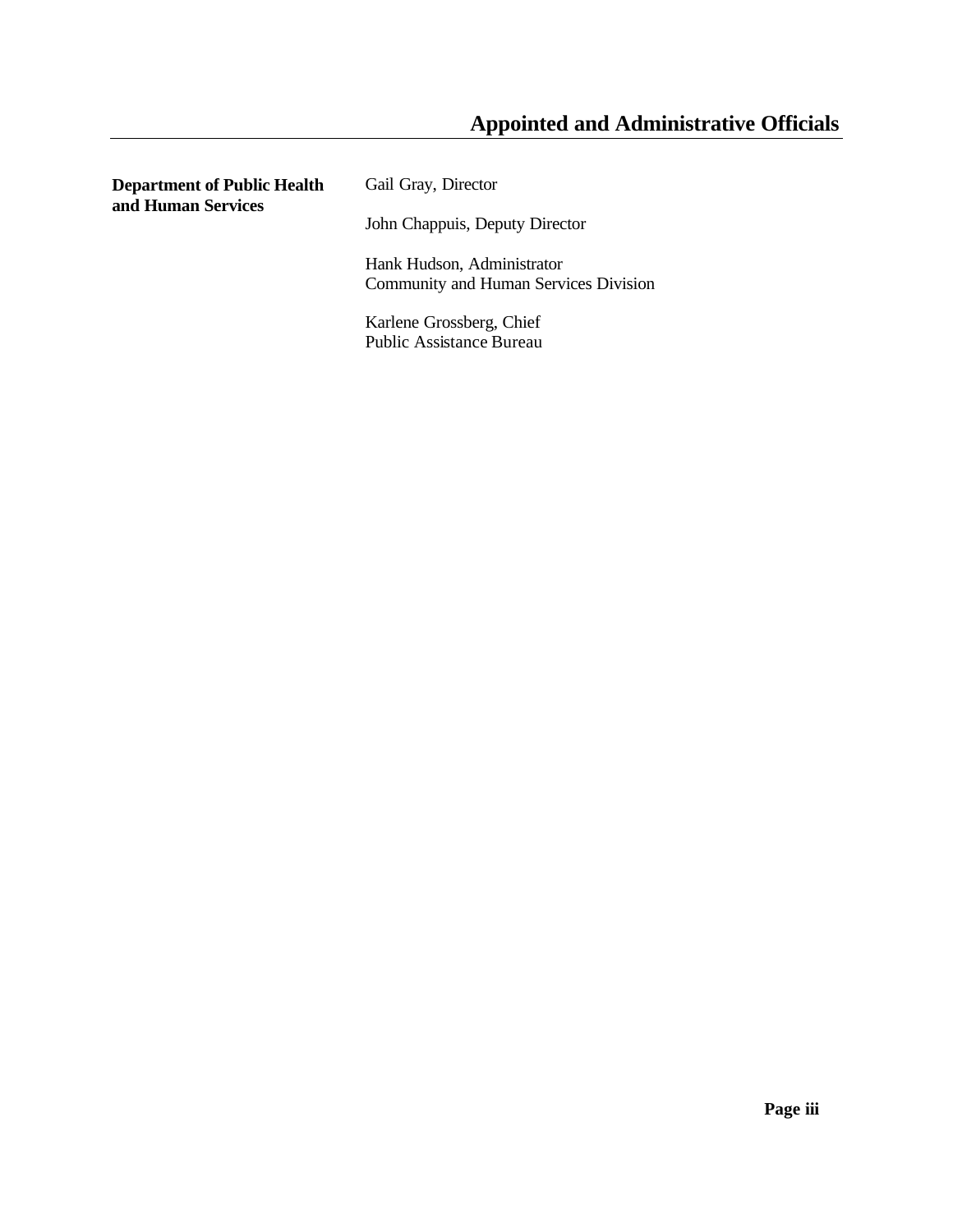# **Chapter I - Eligibility Determination Process**

| <b>Introduction</b>                           | The Department of Public Health and Human Services (DPHHS) has<br>three primary assistance programs for low income or categorically<br>needy clients. Department programs include Medicaid, Food<br>Stamps, and the Temporary Assistance for Needy Families (TANF).<br>Currently, DPHHS staff located in county offices across the state<br>determine eligibility for these programs. |
|-----------------------------------------------|---------------------------------------------------------------------------------------------------------------------------------------------------------------------------------------------------------------------------------------------------------------------------------------------------------------------------------------------------------------------------------------|
| <b>Objectives and</b><br><b>Methodologies</b> | At the request of the Legislative Audit Committee, testing focused<br>on two areas:                                                                                                                                                                                                                                                                                                   |
|                                               | 1) Are there management controls in place for eligibility<br>determinations?                                                                                                                                                                                                                                                                                                          |
|                                               | 2) Would centralizing determinations improve process controls?                                                                                                                                                                                                                                                                                                                        |
|                                               | Audit testing included:                                                                                                                                                                                                                                                                                                                                                               |
|                                               | Identifying relevant statutes/regulations.                                                                                                                                                                                                                                                                                                                                            |
|                                               | Examining related studies of the process and computer<br>systems used.                                                                                                                                                                                                                                                                                                                |
|                                               | Reviewing federal and state forms.<br>▶                                                                                                                                                                                                                                                                                                                                               |
|                                               | Contacting involved national organizations.<br>▶                                                                                                                                                                                                                                                                                                                                      |
|                                               | Relying upon previous Legislative Audit Division audits/internal<br>documents.                                                                                                                                                                                                                                                                                                        |
|                                               | Interviewing key management and program staff.<br>▶                                                                                                                                                                                                                                                                                                                                   |
|                                               | Control testing and risk assessment focused on DPHHS activities at<br>the county level. County DPHHS offices were visited. Work<br>included:                                                                                                                                                                                                                                          |
|                                               | A review of eligibility files in each county.<br>▶                                                                                                                                                                                                                                                                                                                                    |
|                                               | Interviews with staff involved in all aspects of the determination<br>process.                                                                                                                                                                                                                                                                                                        |
|                                               | Observations of intake interviews.<br>$\mathbf{D}_{\alpha\alpha\alpha}$ 1                                                                                                                                                                                                                                                                                                             |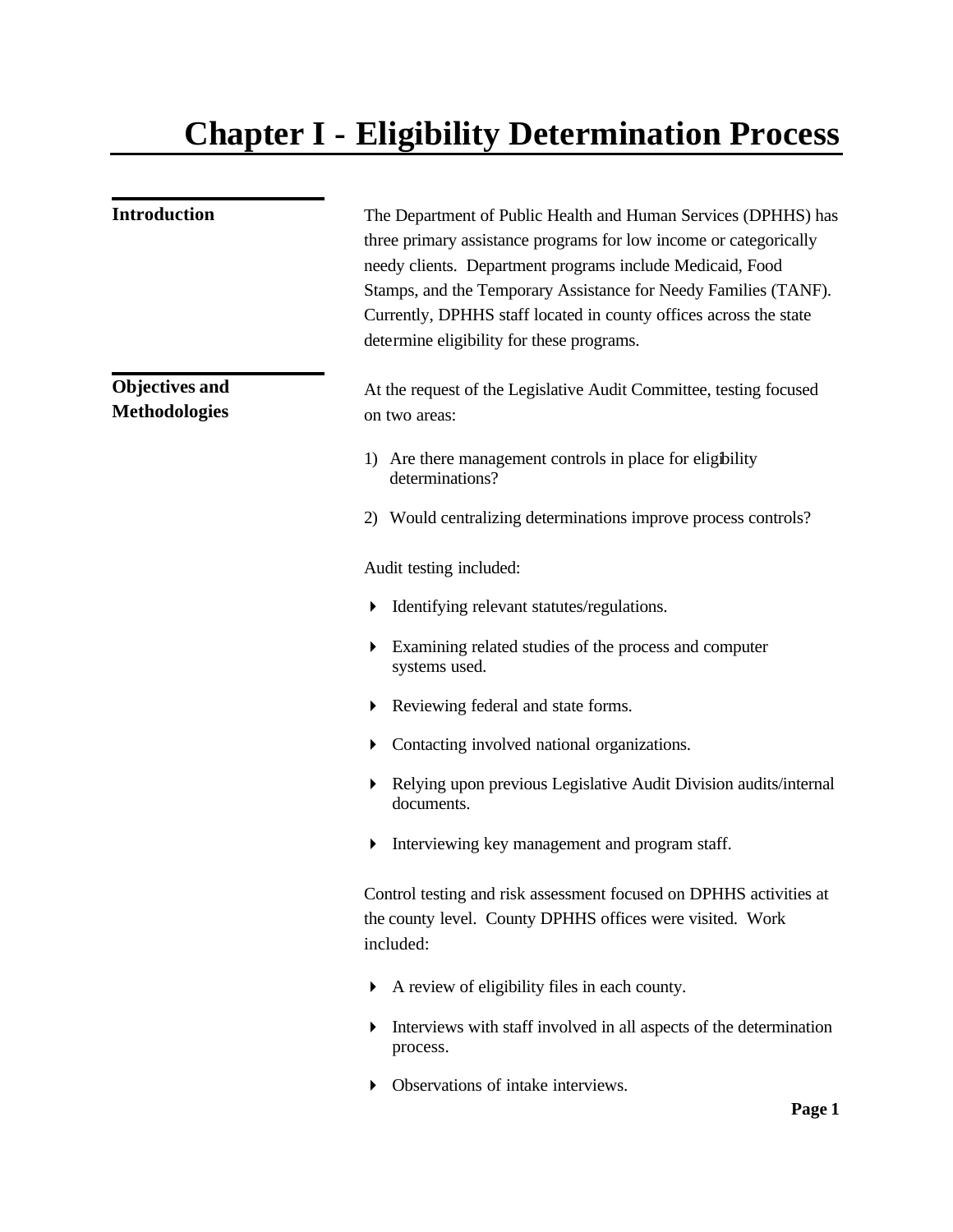|                                                  | Observations of reception area activities/processes.                                                                                                                                                                                                                                                                                                                                                                                                                                                                                                                                                                                                                                                                                                                                                                                                  |
|--------------------------------------------------|-------------------------------------------------------------------------------------------------------------------------------------------------------------------------------------------------------------------------------------------------------------------------------------------------------------------------------------------------------------------------------------------------------------------------------------------------------------------------------------------------------------------------------------------------------------------------------------------------------------------------------------------------------------------------------------------------------------------------------------------------------------------------------------------------------------------------------------------------------|
|                                                  | Identification of forms used and procedures followed.                                                                                                                                                                                                                                                                                                                                                                                                                                                                                                                                                                                                                                                                                                                                                                                                 |
|                                                  | Documentation of reports compiled and used by staff.<br>▶                                                                                                                                                                                                                                                                                                                                                                                                                                                                                                                                                                                                                                                                                                                                                                                             |
|                                                  | Documentation of supervisory review and quality control<br>activities.                                                                                                                                                                                                                                                                                                                                                                                                                                                                                                                                                                                                                                                                                                                                                                                |
|                                                  | Identification of computer systems used and accessed.                                                                                                                                                                                                                                                                                                                                                                                                                                                                                                                                                                                                                                                                                                                                                                                                 |
|                                                  | Flowcharts of processes followed at each office.                                                                                                                                                                                                                                                                                                                                                                                                                                                                                                                                                                                                                                                                                                                                                                                                      |
|                                                  | Assessing any process inconsistencies.                                                                                                                                                                                                                                                                                                                                                                                                                                                                                                                                                                                                                                                                                                                                                                                                                |
|                                                  | The following sections summarize our related observations in each<br>of these areas.                                                                                                                                                                                                                                                                                                                                                                                                                                                                                                                                                                                                                                                                                                                                                                  |
| <b>How is Program Eligibility</b><br>Determined? | DPHHS case examiners in county Offices of Public Assistance<br>(OPA) perform program eligibility determinations. DPHHS uses<br>19 county directors to supervise combinations of all 56 counties.<br>Only 19 county directors are designated, since several counties have<br>combined/consolidated their operations to streamline the process and<br>reduce overhead costs.                                                                                                                                                                                                                                                                                                                                                                                                                                                                            |
|                                                  | The eligibility process starts when an application for assistance is<br>made. Upon receipt of the application, the information is entered in<br>The Economic Assistance Management System (TEAMS), the<br>computer system used by DPHHS to track, store, share, and process<br>program information. Caseworkers are then responsible for<br>investigating client eligibility and making determination decisions.<br>Caseworkers obtain readily available information from the applicant,<br>such as income statements, medical bills, birth certificates, pay stubs,<br>and rent receipts. Separate verification can then be completed by<br>accessing various information on state databases such as motor<br>vehicles registration, property tax, and employment taxes. The<br>department's policy manual lists items which must be verified and/or |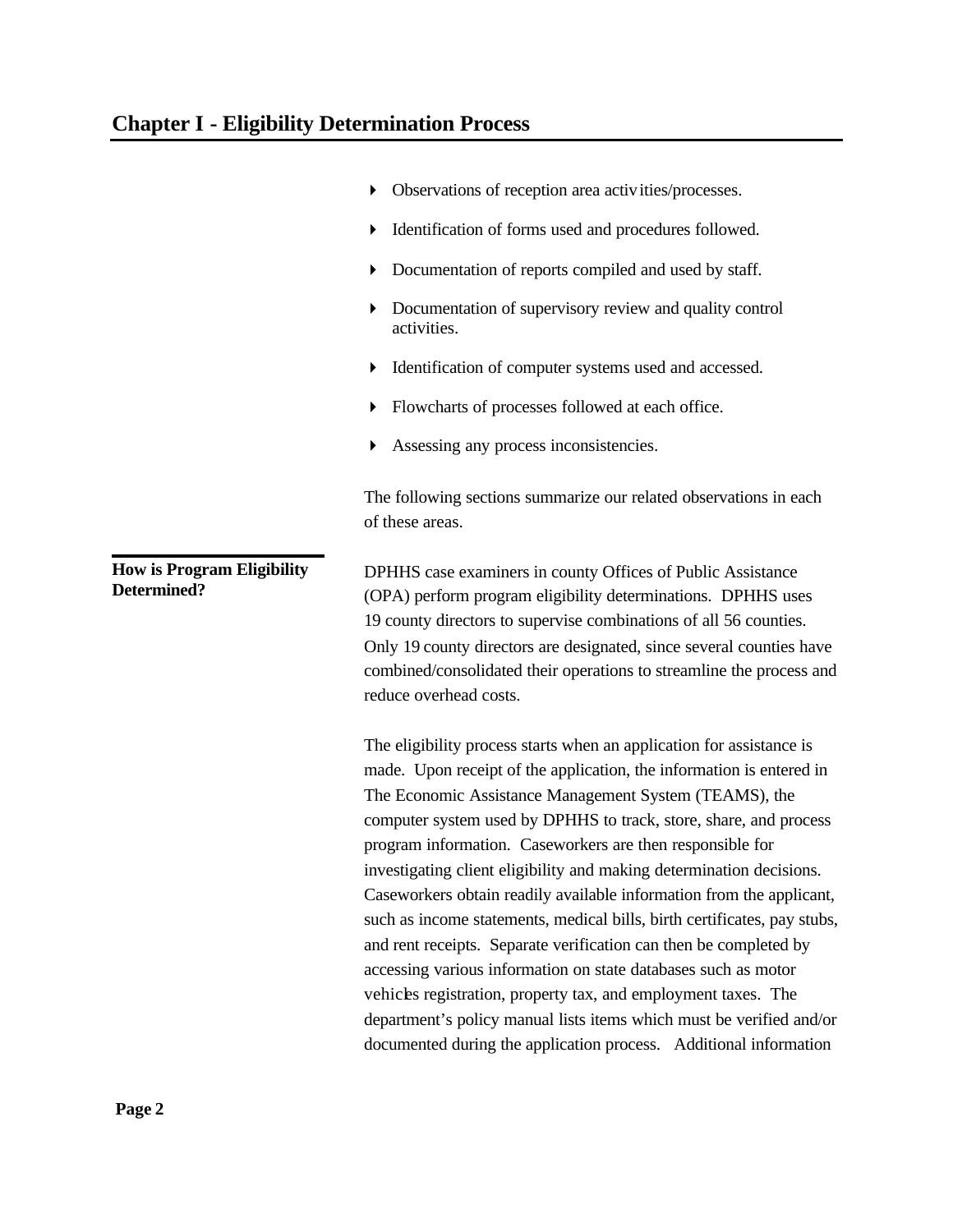can also be gathered during interviews between the case manager and the applicant.

Eligibility was determined between 10 to 45 days in files we reviewed. According to federal regulations and department policies, disability determinations should be processed in 90 days. Time frames can be exceeded in unusual circumstances which are caused by the applicant or are beyond the department's control. For example, waiting for a physician's examination can result in longer determination time frames. Time frames begin the day the signed application is received and date stamped in the county office and end the day a decision notice is mailed to the applicant. The following chart illustrates the process followed:

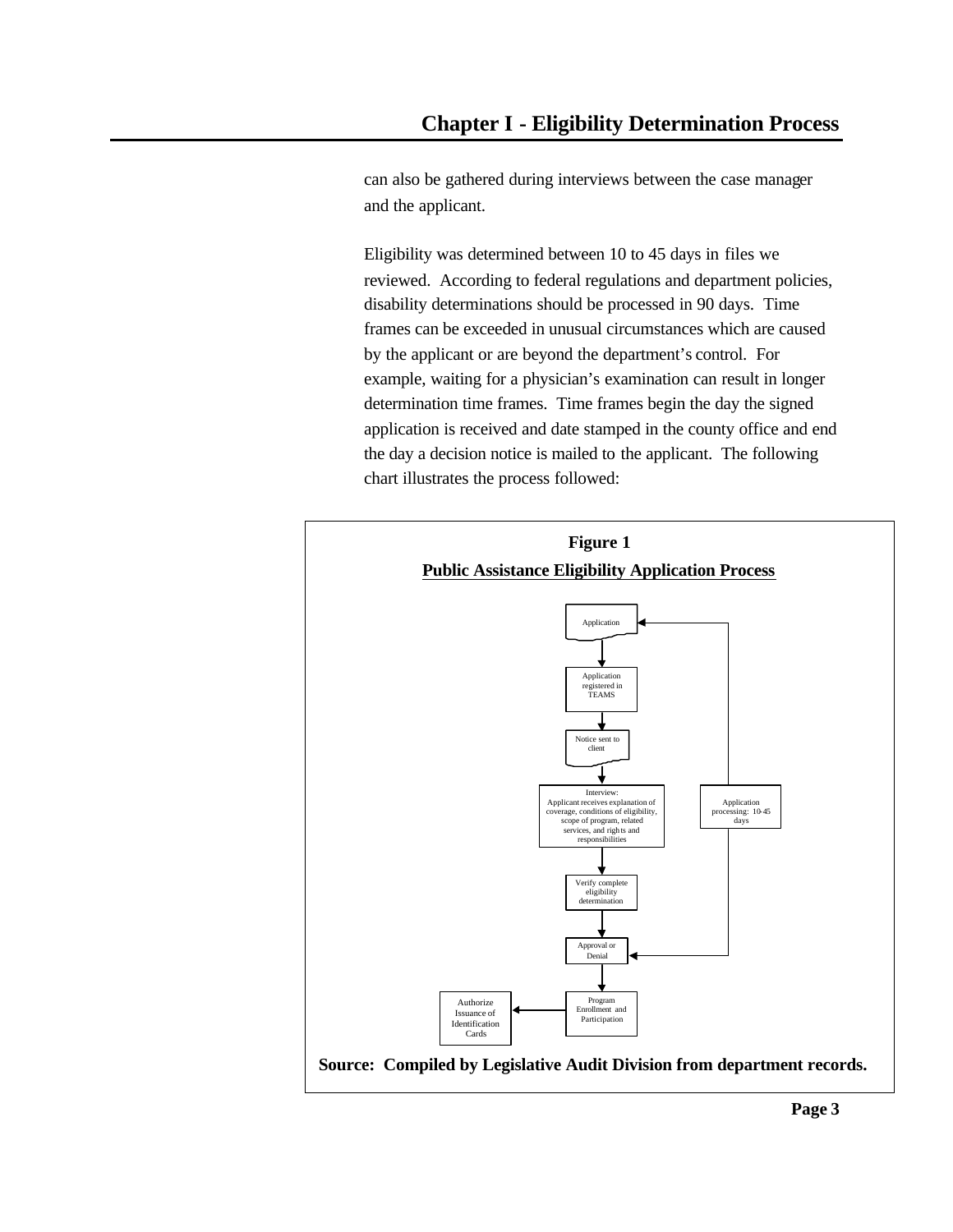| <b>Are There Controls to Direct</b><br><b>Eligibility Determinations?</b> | DPHHS has developed a system of management controls to track<br>timeliness, accuracy of reporting, customer service, and compliance<br>monitoring of eligibility determinations. These controls were<br>documented in files, observed during intake interviews, and<br>discussed in staff interviews. Controls documented include: |
|---------------------------------------------------------------------------|------------------------------------------------------------------------------------------------------------------------------------------------------------------------------------------------------------------------------------------------------------------------------------------------------------------------------------|
|                                                                           | Defined mission statement communicated to the staff and the<br>public.                                                                                                                                                                                                                                                             |
|                                                                           | Clearly assigned management and supervision responsibilities.                                                                                                                                                                                                                                                                      |
|                                                                           | Established methodology for assigning caseworker workloads.                                                                                                                                                                                                                                                                        |
|                                                                           | Formal documentation of monitoring compliance and the need<br>for process or policy changes.                                                                                                                                                                                                                                       |
|                                                                           | A systematic approach to quality control.                                                                                                                                                                                                                                                                                          |
|                                                                           | The agency's organization, methods, and procedures for program<br>requirements provide sufficient controls for ensuring that goals are<br>met. The following sections highlight the controls identified.                                                                                                                           |
| <b>Management</b> and<br><b>Supervision Responsibilities</b>              | Regional DPHHS managers conduct process oversight and program<br>coordination on a statewide basis. They assure communication<br>between Helena and county offices. Regular staff meetings and local<br>visits are conducted by these managers.                                                                                    |
|                                                                           | County DPHHS supervisors are in charge of reviewing at least two<br>cases per caseworker per month for accuracy and completeness.<br>Monthly and quarterly TEAMS reports allow these supervisors to<br>keep track of staff workloads and case activities. Areas monitored<br>through TEAMS include:                                |
|                                                                           | Timeliness of determinations<br>Caseloads of staff<br>Type of cases per staff<br>Various quality assurance reports<br>Areas of potential fraud or program violations                                                                                                                                                               |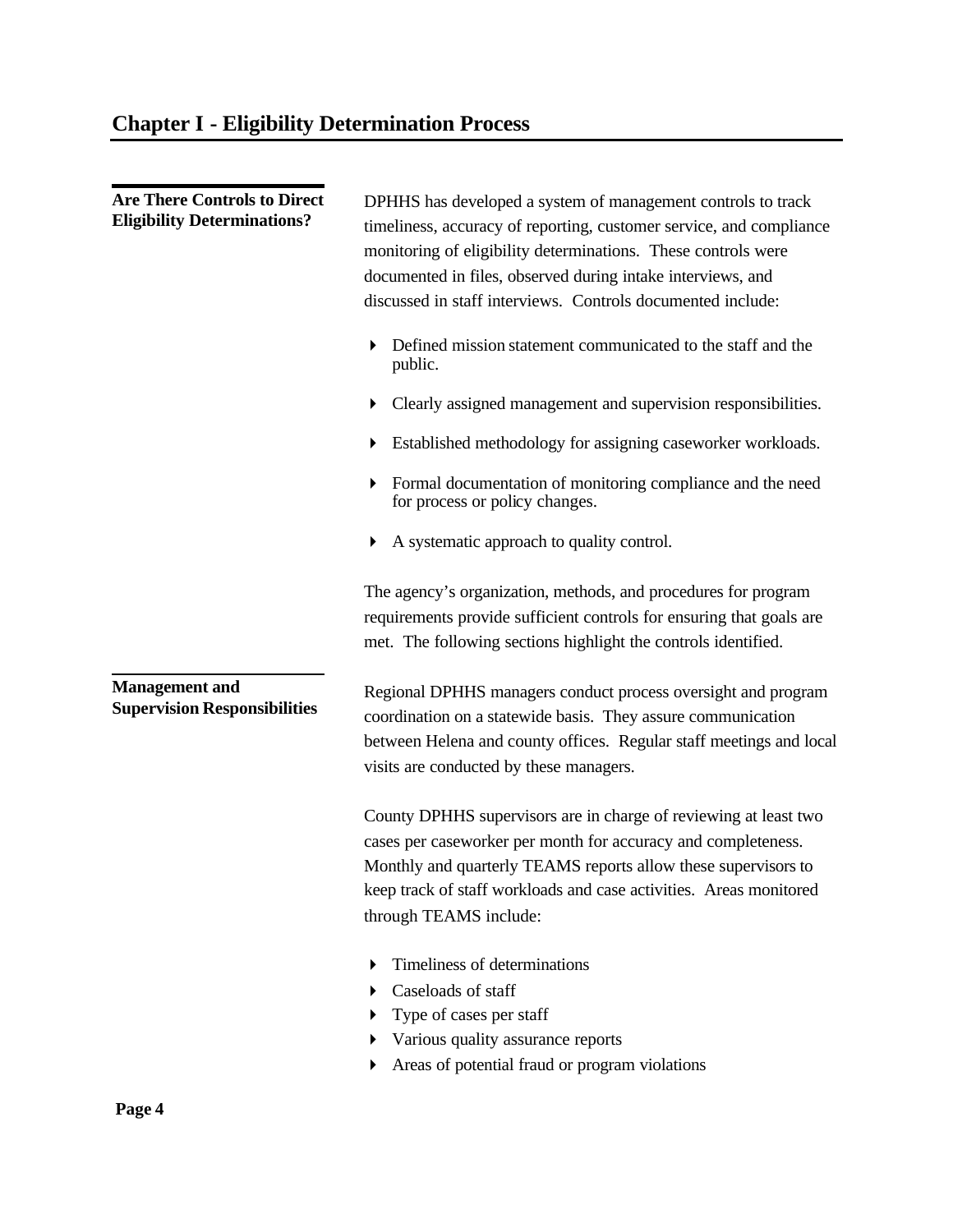- ▶ Caseload status
- 4 Accuracy of determinations and policy compliance

Another review of eligibility determinations is completed by DPHHS regional Quality Assurance Specialists. These specialists randomly review approximately 300 cases per quarter to identify/correct determination errors and to highlight potential training needs.

Eligibility determination caseloads can be difficult to manage on the county level, especially in larger counties. There are 19 county directors who oversee 360 staff. Caseloads range from 150 to over 250 per caseworker. County DPHHS offices maintain schedules to record client meetings and intakes. This schedule can be used to initially distribute cases to caseworkers. TEAMS then generates a caseload report that factors in case complexity to distribute caseloads. County supervisors use this report to equalize workloads. This report is also used to track FTE needs by office.

> As mentioned earlier, several county offices have been combined. In addition, there are 24 staff in the central office (was 34 in 1995). Continuing county operations and reducing FTE levels was in part due to the use of the formal methodology and process oversight. There are 20 less FTE in this program since 1993.

Eligibility information is compiled, organized, and tracked through use of standardized forms, formalized policy/procedure manuals, and electronic systems. DPHHS compliance with eligibility regulations is directed by state and federal program mandates. State forms utilized by county offices conform to state and federal requirements for public assistance programs. Counties develop additional procedures specific to their own organizational needs. DPHHS managers, supervisors, and caseworkers use state manuals and manual updates to keep up with current federal program changes. Consistent use of department manuals and standard state agency forms, as well as supervisory review, establishes a formal system of monitoring program compliance. **Management Information is Used to Monitor Compliance**

### **Staffing Levels and Workloads**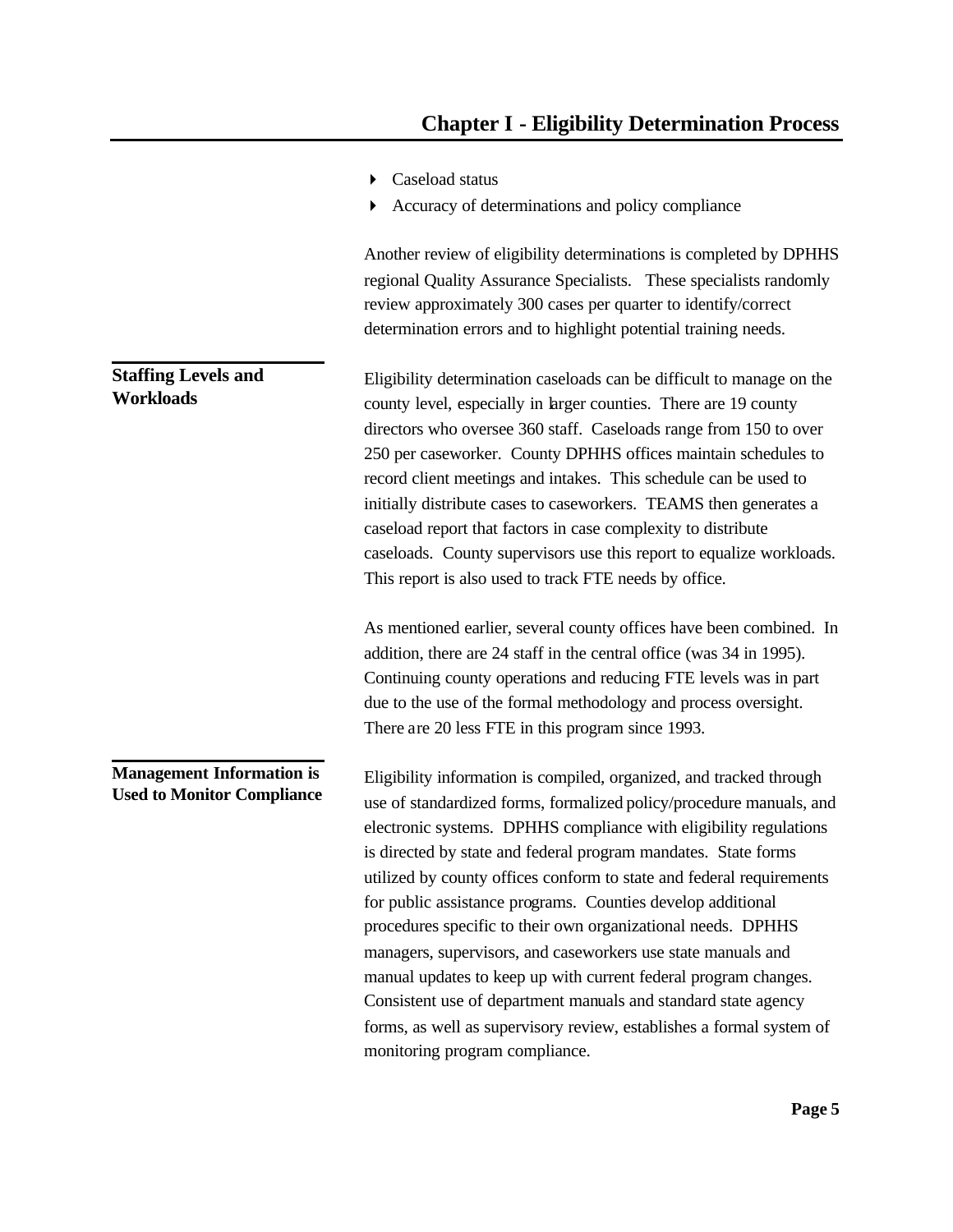Both paper and electronic files are kept. The TEAMS system tracks both closed and open cases. Paper files are kept within the office for approximately three years, depending on file storage space, and then purged from file storage. Case file reviews in each county indicated that caseworkers and supervisors are consistently maintaining TEAMS and paper files, and in a format that all regional QA Specialists can follow.

Case files and electronic files contain much of the same information. Case files often contain hard copy verification of income, social security numbers, utilities, etc. Most, if not all, of the information in the case file is documented on TEAMS. As noted earlier, verification can be obtained through various state databases to verify the information without acquiring hard copy verification. Some employees suggested scanners would allow them to electronically store all verification sources in the TEAMS file. Future TEAMS upgrades/updates will examine this area further.

In response to previous audits and federal compliance concerns, the department has developed a systematic approach to quality assurance. As noted earlier, county DPHHS supervisors are required to review a minimum of two cases per case manager per month to evaluate the accuracy of determinations made and assure compliance with policies. Regional DPHHS staff complete additional case reviews. Determination accuracy and completeness are again examined. The third tier of review occurs by the Program Compliance staff in the Quality Assurance Division. Those staff focus on various federal compliance areas and determination errors for Food Stamps. Their reviews incorporate independent verification of case information through home visits, contacts with relevant banking/financial institutions, etc.

**Would Centralizing Eligibility Determinations Improve Controls?**

 Although the topic has been raised on the need for centralizing all eligibility determinations, we believe centralizing would not improve overall effectiveness. Concerns with the current process such as incomplete documentation and errors in calculating monthly income, are a function of staff turnover and program complexities. Any

**Quality Assurance**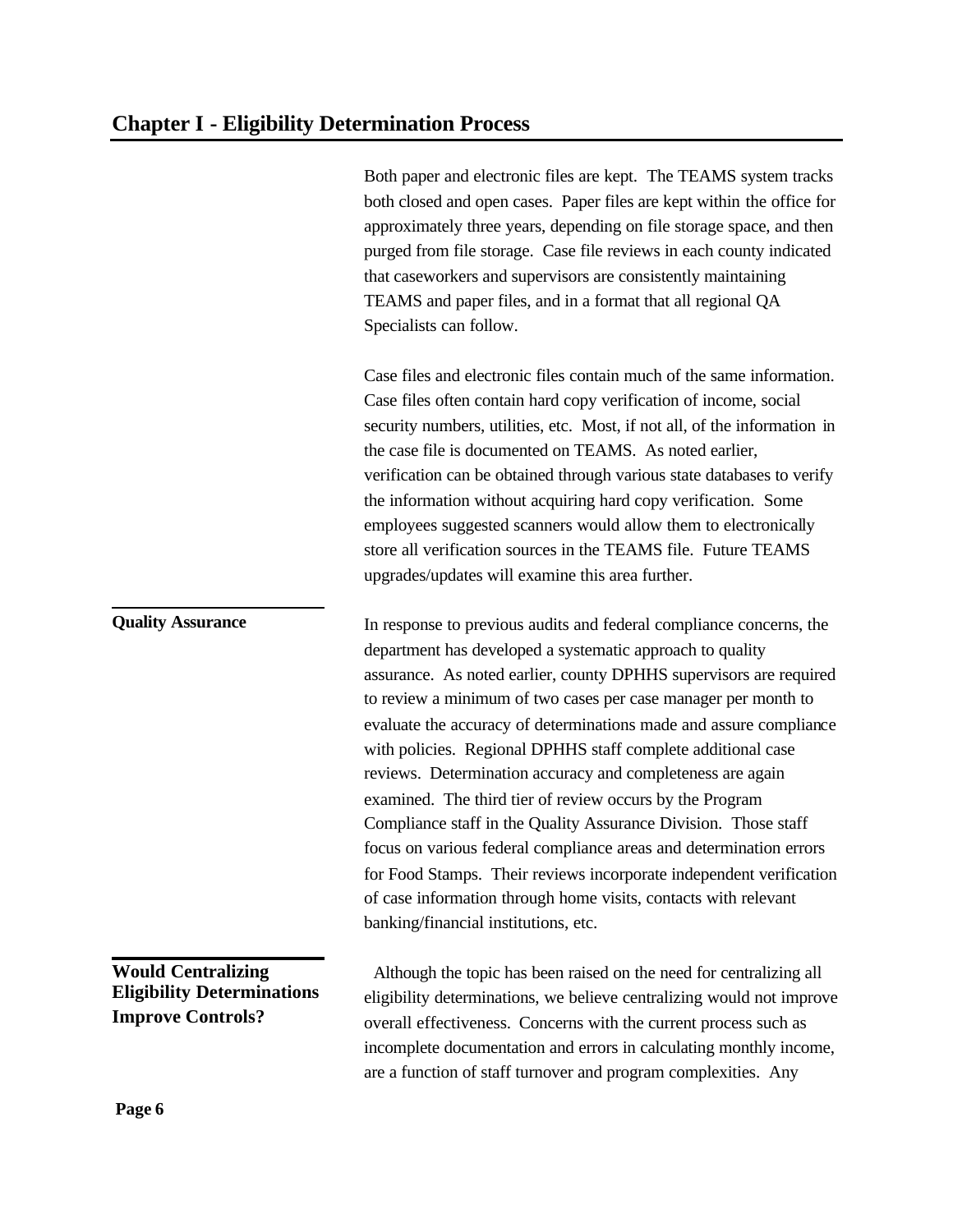efficiency gained through processing applications centrally would impact the strengths of the current approach. The current decentralized approach has strong points. These include:

- $\blacktriangleright$  Face to face contact with clients
- 4 Statewide accessibility with 19 offices and staff who travel to rural counties
- 4 On-going coordination and communication between Helena and counties
- 4 Referral capability and familiarity with local supportive services
- 4 Networking and knowledge of local resources, i.e., other social service programs

Some programs also have requirements which would be impacted. Section 1902 (a)(55) of the federal regulations stipulates state programs must provide mandatory use of outstation locations, other than welfare offices, to receive and initially process applic ations of certain low-income pregnant women, infants, and children under the age of 19 (43 FR 45204 Sec. 435.3 (1902(a)(55). This process generates useful face-to-face contact with potential Medicaid clients. This type of contact assists in verifying and identifying program eligibility and assuring compliance with federal statutes. **Conclusion: Further Federal Requirements**

In closing, we believe the current process used for eligibility determinations is the more effective means of evaluating applicants' program eligibility. Although there are some efficiencies that may be gained by centralizing these determinations, we do not believe those changes would outweigh the benefits of the current process. The department has taken steps to develop a system of controls and to monitor this current process. **Performance Audit Work Not Warranted**